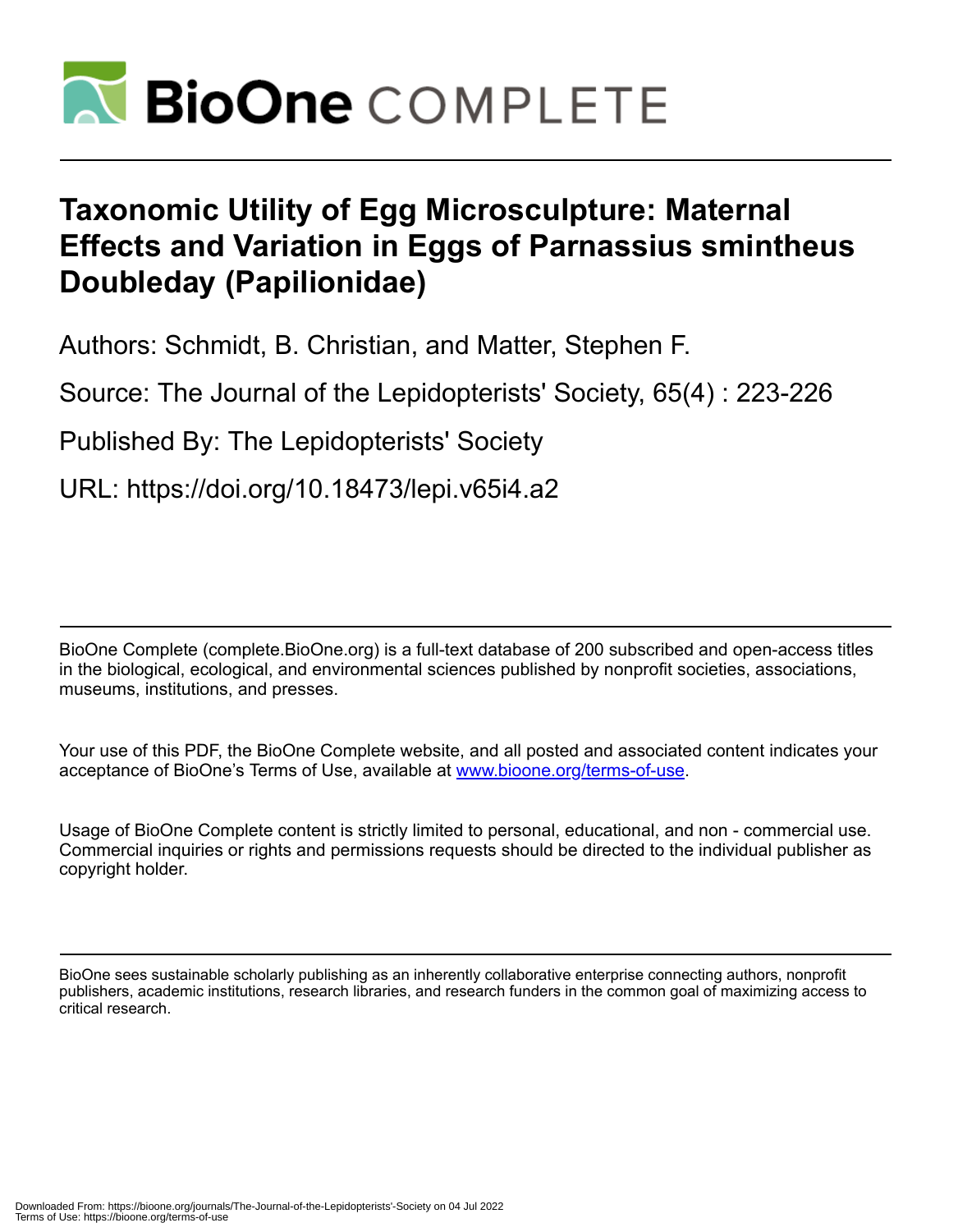*Journal of the Lepidopterists' Society* 65(4), 2011, 223–226

# TAXONOMIC UTILITY OF EGG MICROSCULPTURE: MATERNAL EFFECTS AND VARIATION IN EGGS OF *PARNASSIUS SMINTHEUS* DOUBLEDAY (PAPILIONIDAE)

# B. CHRISTIAN SCHMIDT

Canadian Food Inspection Agency, Canadian National Collection of Insects, Arachnids, and Nematodes, K. W. Neatby Bldg. 960 Carling Ave. Ottawa, ON Canada K1A 0C6; email: Chris.Schmidt@inspection.gc.ca

## AND

# STEPHEN F. MATTER

Department of Biological Sciences, University of Cincinnati, Cincinnati, OH 45221, USA; email: mattersf@uc.edu

**ABSTRACT.** Egg microsculpture has been used at various phylogenetic levels as an informative morphological character set; in particular, the structure of the micropylar rosette has been used to differentiate between closely related taxa at the species-level, but intraspecific variation in this character set remains largely undocumented. Here we show that the number and shape of elements in the micropylar rosette can vary substantially within a population of a single species and even within individual females. A significant proportion (52%) of this variation is attributable to the source female (but uncorrelated with female size), suggesting that some unknown maternal effect influences micropyle structure. Due to this large intrapopulation variation, the utility of this character set and the taxonomic rank to which it is applied should be evaluated carefully.

**Additional key words:** micropyle, micropylar rosette, taxonomy, morphology, *Parnassius phoebus*, *Parnassius behrii*

Morphological characters are routinely used to make taxonomic and phylogenetic assignments. When using these traits, the premise is that variation among taxa is sufficiently greater than variation within each taxon, thus allowing distinction. For many characters, it is relatively easy to identify sources of variation that need to be accounted for before making comparisons. For instance sexually dimorphic characters would only be compared within sex. However for other morphological characters, such as egg microsculpture, sources of variability may be more inconspicuous.

Although Lepidopteran egg microsculpture has long been documented and described (e.g. Edwards 1872; Peyron 1909; Döring 1955), the use of this morphological character set in Lepidoptera taxonomy has been relatively limited. For example, Häuser et al. (1993) documented egg microsculpture in Parnassiinae, noting that chorion morphology was informative at the genus and sometimes the species-group level. Building on the efforts of Seamans (1933), Salkeld (1975, 1976) used chorionic microsculpture to differentiate between species-groups of the taxonomically difficult cutworm genus *Euxoa*, but noted that species-level differentiation was generally not possible. More recently, variation in micropyle structure has been applied to differentiate among species of the *Papilio machaon* L., 1758 group (Eitschberger 1993) and the *Parnassius phoebus* (Fabricius, 1793) group (Shepard & Manley 1998). Harbich (1996, 1997) and Danner et al. (1998) also used egg microsculpture to elevate several *Hyles* (Sphingidae) taxa to species level, although these

taxa were subsequently re-synonymized (Kitching & Cadiou 2000).

Despite the purported utility of egg microsculpture in sibling species taxonomy, intraspecific variation of micropyle structure remains poorly documented. The purpose of this paper is to examine the variation in structure of the micropylar rosette in a population of *Parnassius smintheus* Doubleday, 1847 (Papilionidae). Of the potential variation in overall egg microsculpture, we focused specifically on the micropyle since this structure was the most obviously variable and it has previously most often been used to make taxonomic inferences in Papilionidae.

#### MATERIALS AND METHODS

We collected 11 female butterflies from two large contiguous populations (Meadows P & Q, see Matter et al. 2004) along Jumpingpound Ridge, Kananaskis, Alberta, Canada (51°57'N, 114°54'W, ~2100 m). Kananaskis Country butterflies were removed on four dates between 8 and 23 Aug 2002. Upon capture, individual females were placed in glassine envelopes and housed at The University of Calgary's Biogeosciences Institute (~1400 m) under ambient conditions. Under these conditions females will continue to lay eggs (Matter et al. 2006).

We examined the morphology of eggs produced by individual females. Between 11 and 20 eggs were examined for each of the 11 females. For each egg we counted the number of elements around the micropyle (Fig. 1). Additionally we measured the forewing length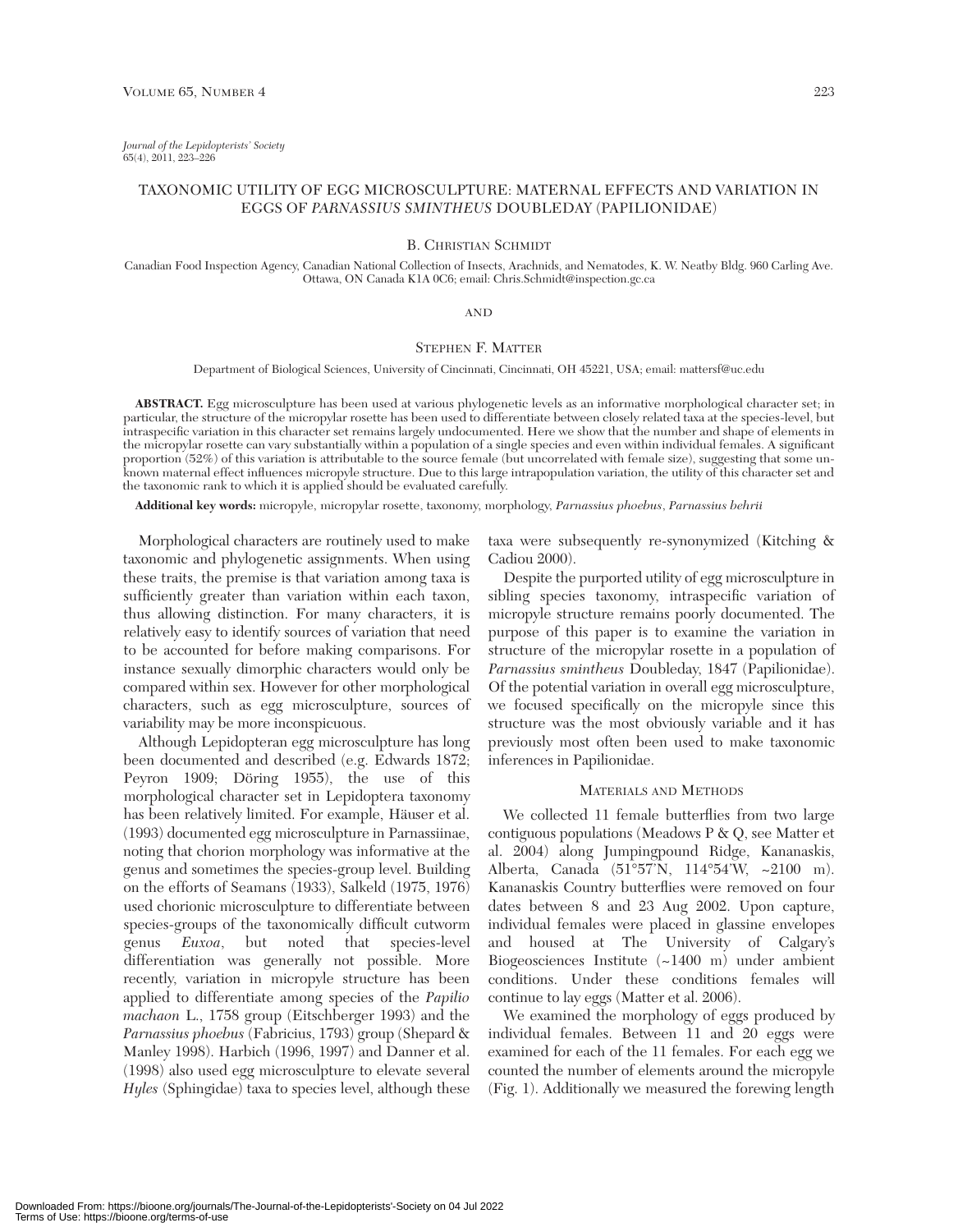

FIG. 1. Variation in micropyle rosette structure of *P. smintheus* eggs, produced by two females. Eggs in the top and middle rows were produced by one female, those in the bottom row by another. The images are centered on the micropyle, with polygon- to pieshaped elements forming the surrounding rosette. Eggs were photographed at 240 × magnification using a Lumenera Infinity 1 digital microscope camera, mounted on a Leica M165C dissecting microscope.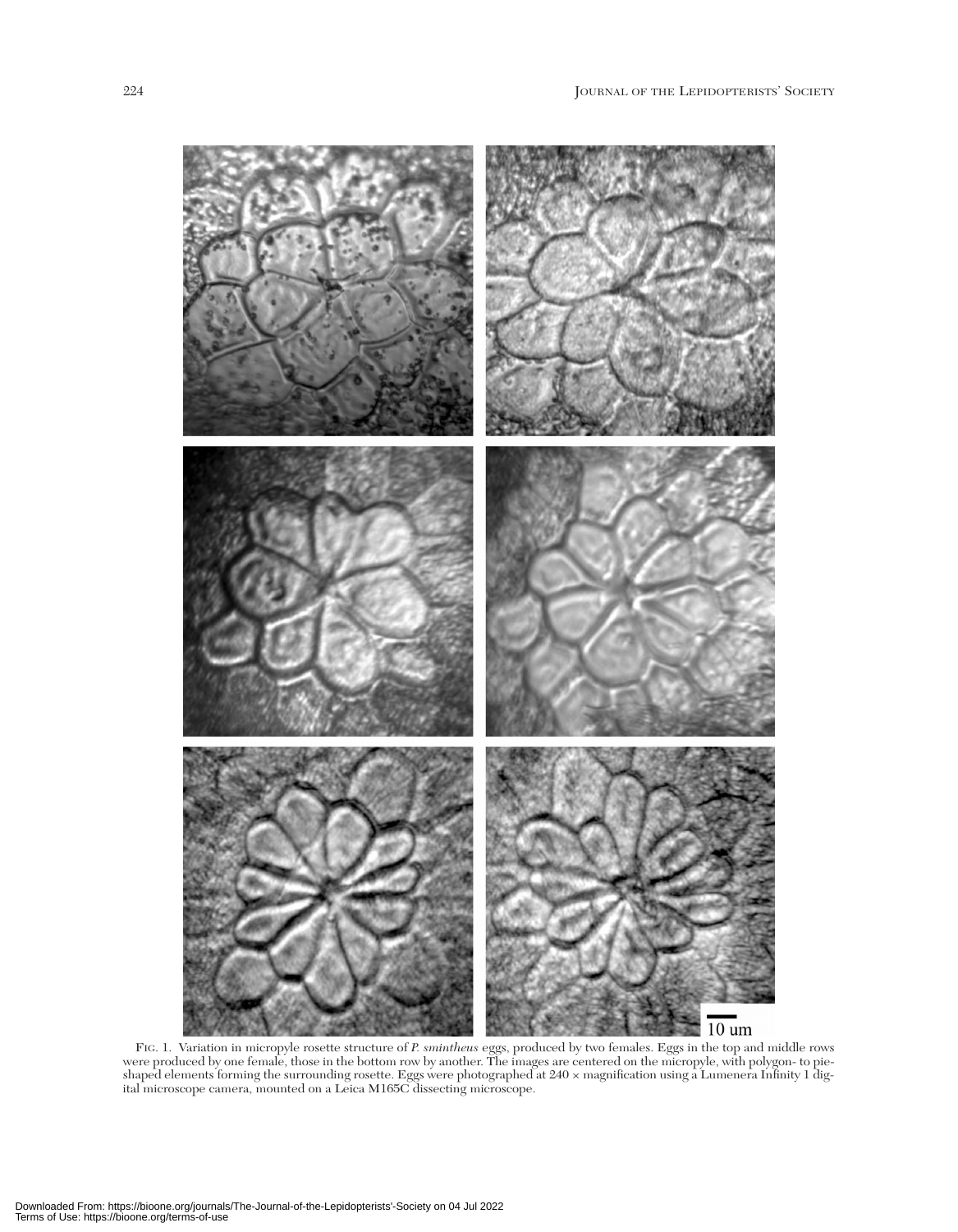(base to apex) of each female to determine if the number of elements was related to female size. The number of elements around the micropyle was analyzed using a generalized linear model assuming the number of elements had a Poisson distribution. Mean number of elements per egg was regressed against the forewing length of each female to determine if the number of elements was related to female size. To determine if the number of elements around the micropyle varies with egg size, we compared the diameter of eggs to the number of elements around the micropyle. Because the number of elements consists of count data, a Poisson regression was used. Ten additional eggs from six females were used for this analysis. Diameter of the egg was measured at its widest point using the program ImageJ (Abramoff et al. 2004). Digital images for measurements were captured at  $60 \times$  magnification using a Leica EC3 camera mounted on a Leica M80 dissecting microscope.

#### **RESULTS**

Females accounted for a significant amount of variation in the number of elements surrounding the micropyle of *P. smintheus* eggs ( $\chi^2$  = 18.5, df = 10, P = 0.04; Fig. 2). The number of micropylar elements ranged from 5 to 12, (mean  $7.6 \pm 1.6$  (SD)). Element shape varied according to the number of elements, with five- and six-element rosettes exhibiting more polygonal rather than wedge-shaped elements (Fig. 1). Over 52% of the deviance (variation) in the number of elements around the micropyle was explained by the mother. We found no significant relationship between female forewing length and number of elements around the micropyle ( $F_{1,8} = 0.14$ , MSE= 0.31, P = 0.72). Similarly, there was no relationship between egg diameter and the number of micropylar elements ( $χ² = 0.04$ , df = 1, P = 0.84).

#### **DISCUSSION**

The egg surface of *Parnassius* species is highly sculptured compared to other Papilionidae, likely a result of the thick chorion evolved to protect the overwintering egg or pharate larva from predators, parasitoids and adverse environmental conditions (Häuser et al. 1993). The number of elements surrounding the micropyle is due in part to maternal effects; individual females produce eggs with a characteristic mean number, but also show egg to egg variability. We suspect that other characters related to egg morphology show similar trends. Before using such characters in a taxonomic or phylogenetic analysis, variation due to maternal effects should be accounted for. In lieu of this, eggs should be collected from many



FIG. 2. Variation among female *P. smintheus* in the mean number of micropyle rosette elements. Means are shown ± SE.

different individuals to overcome this source of variability. Furthermore, infraspecific geographic variation remains undocumented.

The most recent taxonomic revision of the North American *Parnassius phoebus* complex (Shepard & Manley 1998) relied heavily on the morphology of the micropylar rosette as a diagnostic character. Although we are not attempting to discredit the taxonomic assignments of Shepard & Manley (1998), additional work clearly is needed to better understand the taxonomy and biogeography of the North American *P. phoebus* group, since the intrapopulation variation in egg microsculpture of *P. smintheus* exceeds the interspecific variation purportedly diagnostic for the three *P. phoebus* group species (*P. phoebus* (F.) *P. smintheus*, and *P. behrii* Edw.). Subsequent work using multiple independent molecular markers supports the recognition of *P. smintheus* and *P. phoebus* (Omoto et al. 2006, Schoville & Roderick 2009), but the reciprocal monophyly of *P. smintheus* and *P. behrii* is not supported, i.e., the genetic variation within *P. smintheus* as currently defined exceeds the variation between *P. smintheus* and *P. behrii* (Schoville & Roderick 2009), suggesting that the species status of *P. behrii* needs to be re-evaluated. We do argue that care must be taken when examining egg microsculpture because significant variation can be attributed to maternal effects. A mechanism accounting for this variation has yet to be found, but it does not appear to be associated with gross female size or the size of eggs.

#### ACKNOWLEDGEMENTS

This research was supported by NSF grants DEB-0326957 and DEB-0918929 to SFM and the University of Calgary's Biogeosciences Institute. We thank Thomas Simonsen and an anonymous reviewer for helpful comments.